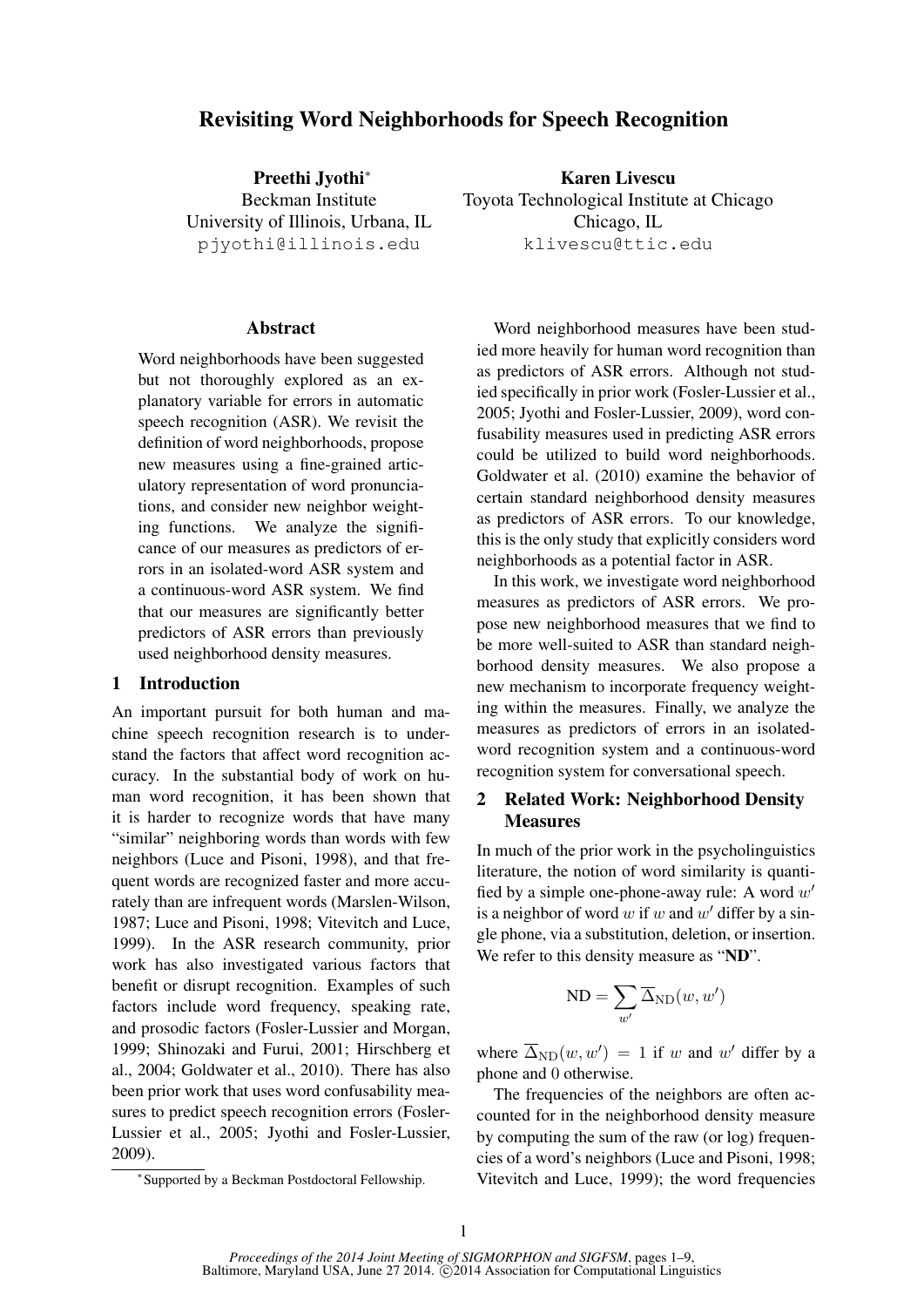are derived from a large corpus. We refer to this frequency-weighted measure as "wND".

$$
\text{wND} = \sum_{w'} \overline{\Delta}_{\text{ND}}(w, w') \cdot \pi(w')
$$

where  $\pi(w')$  is the frequency of the word  $w'.^1$ Both ND and wND are popular measures for word neighborhoods that we consider to be our baselines; Goldwater et al. (2010) also make use of these two density measures.<sup>2</sup>

Neither of these measures account for the frequency of the word itself. In continuous ASR, which uses a language model, frequent words are more likely to be recognized correctly (Fosler-Lussier and Morgan, 1999). To account for this, instead of using absolute frequencies of the neighboring words, we use their relative frequencies to define a third baseline density measure, "rwND" (relative-wND):

$$
\text{rwND} = \sum_{w'} \overline{\Delta}_{\text{ND}}(w, w') \cdot \frac{\pi(w')}{\pi(w)}
$$

Relative frequencies have appeared in prior work (Luce, 1986; Luce and Pisoni, 1998; Scarborough, 2012). In fact, the measure used by Scarborough (2012) is the reciprocal of rwND.

#### 3 Proposed Neighborhood Measures

Our new neighborhood measures are defined in terms of a distance function between a pair of words,  $\Delta$ , and a weighting function,  $\beta$ . The proposed measures are not densities in the same sense as ND, wND, rwND, but are scores that we may expect to correlate with recognition errors. We define the neighborhood score for a word  $w$  as:

score(w) = 
$$
\sum_{w' \neq w} \beta(w, w') \cdot \Delta(w, w')
$$
 (1)

Intuitively,  $\beta$  is an averaging function that weighs the importance of each neighboring word. For example, Yarkoni et al. (2008) use a neighborhood measure that gives equal importance to the top 20 closest neighbors and rejects the others. The rest of the section presents multiple choices for ∆ and  $\beta$  which will define our various neighborhood measures via Equation 1.

# 3.1 Distance Functions

All of our distance functions are based on an edit distance between a pair of words, i.e., the minimum cost incurred in converting one word to the other using substitutions, insertions and deletions of the sub-word units in the word. In addition to binary edit costs, we consider edit costs that depend on sub-phonetic properties of the phones rather than a uniform cost across all phones. Second, instead of a single pronunciation for a word, we consider a distribution over multiple pronunciations. These distance functions can be easily computed via finite-state transducer (FST) operations, as explained below (see also Figure 1).

Edit Distance  $(\Delta_{\rm ED})$ : This is the simplest edit distance function that incurs an equal cost of 1 for any substitution, insertion, or deletion. To compute the distance between a pair of words, each word  $w$  is represented as a finite state acceptor,  $F_w$ , that accepts the pronunciations (phone sequences) of the word. We also introduce a memoryless transducer,  $T$ , that maps an input phone to any output phone, with arc weights equal to the corresponding substitution costs (mapping to or from epsilon indicates a deletion or an insertion). The weight of the shortest path in the composed FST,  $F_w \circ T \circ F_{w'}$ , gives the edit distance between w and w'. When either w or w' has more than one pronunciation,  $\Delta_{ED}$  is the minimum edit distance among all pairs of pronunciations. This edit distance function has been previously proposed as a measure of phonological similarity between words (Hahn and Bailey, 2005). Similar distance functions have also been used for neighborhood density measures in visual word recognition studies (Yarkoni et al., 2008).

Simple Articulatory Feature-based Edit Distance ( $\Delta_{\text{AF}}$ ): The distance function  $\Delta_{\text{ED}}$  penalizes an incorrect substitution equally regardless of the phone identity; for example, the phone [p] can be substituted with [b] or [aa] with equal cost according to  $\Delta_{ED}$ , although we know it is more likely for [p] to be produced as [b] than as [aa]. To account for this, we adopt a finer-grained representation of the phone as a vector of discrete articulatory "features". Our features are derived from

<sup>&</sup>lt;sup>1</sup>Here we use raw rather than log frequencies. The baseline density measures in this section perform better with raw rather than log frequencies on our evaluation data. Our proposed measures perform significantly better than the baseline measures using both raw and log frequencies.

 $^{2}$ Goldwater et al. (2010) also consider the number of homophones (words that share a pronunciation with the target word) and frequency-weighted homophones as additional neighborhood measures. In our data there is insufficient homophony for these measures to be significant, so we do not report on experiments using them.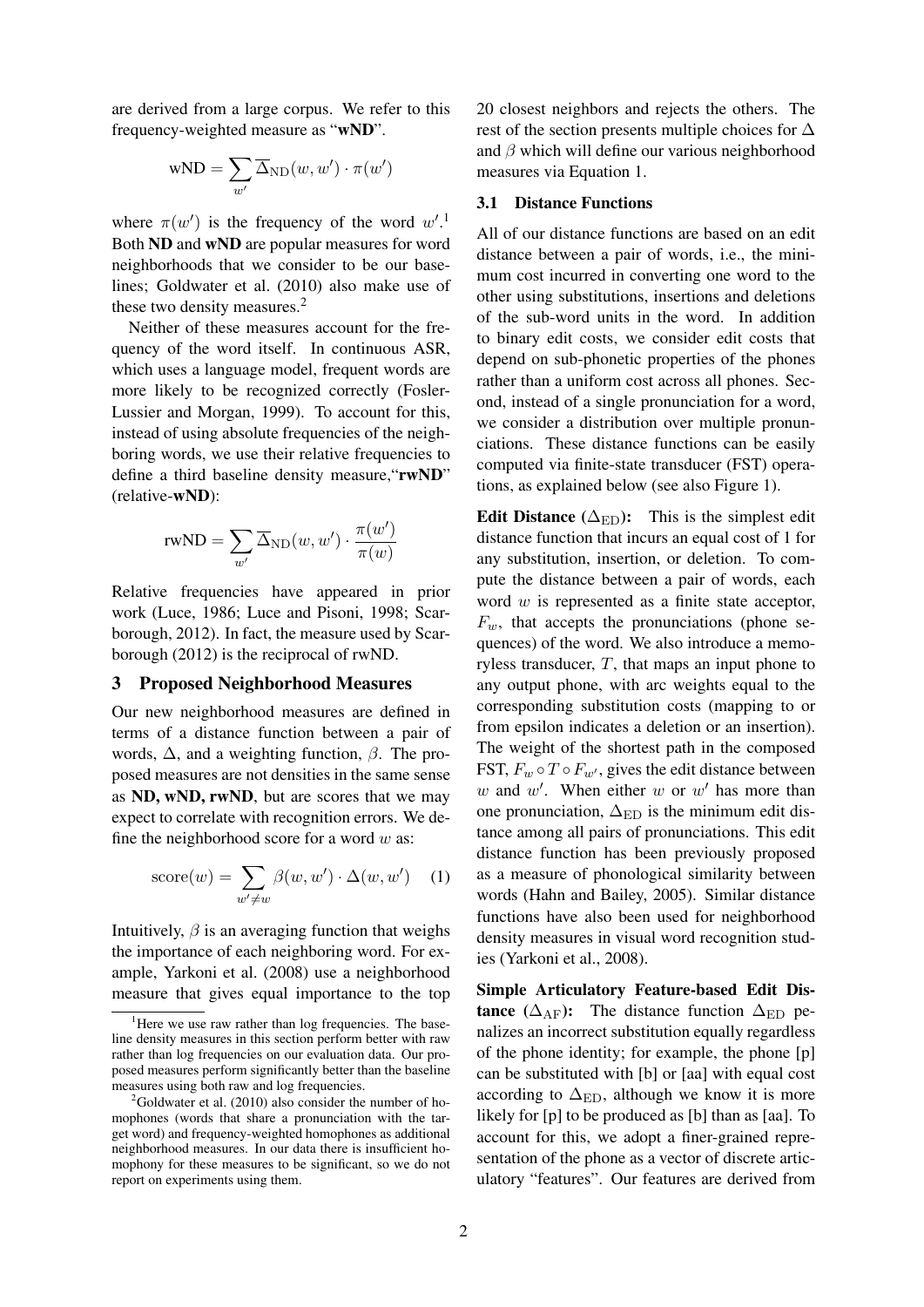

Figure 1: Distance functions implemented using finite-state machines.

the vocal tract variables of articulatory phonology (Browman and Goldstein, 1992), including the constriction degrees and locations of the lips, tongue tip, tongue body, velum and glottis.We borrow a particular feature set from (Livescu, 2005).<sup>3</sup> The substitution cost between two phones is defined as the L1 distance between the articulatory vectors corresponding to the phones. We set the insertion and deletion costs to the mean substitution cost between the articulatory vectors for all phone pairs. These new costs will appear as the arc weights on the edit transducer  $T$ . This is shown in Figure 1; apart from the difference in the arc weights on T,  $\Delta_{\rm AF}$  is the same as  $\Delta_{\rm ED}$ .

Extended Articulatory Feature-based Edit Dis**tance** ( $\Delta_{\text{AFx}}$ ): The words in our dictionary are associated with one or more canonical pronunciations written as sequences of phones. The distance functions  $\Delta_{ED}$  and  $\Delta_{AF}$  make use of this small set of canonical pronunciations and do not capture the various other ways in which a word can be pronounced. An alternative, explored in some prior work on pronunciation modeling (Deng and Sun, 1994; Richardson et al., 2003; Livescu and Glass, 2004; Mitra et al., 2011; Jyothi et al., 2011), is to model the pronunciation of a word as multiple, possibly asynchronous streams of fine-grained articulatory features, again inspired by articulatory phonology. Such a model can be implemented as a dynamic Bayesian network (DBN) with multiple variables representing the articulatory features

in each time frame; please refer to (Livescu and Glass, 2004; Livescu, 2005; Jyothi et al., 2011) for more details. In this approach, deviations from a dictionary pronunciation are the result of either asynchrony between the articulatory streams (accounting for effects such as nasalization, rounding, and epenthetic stops) or the substitution of one articulatory feature value for another (accounting for many reduction phenomena).

Jyothi et al. (2012) describe an approach to encode such a DBN model of pronunciation as an FST that outputs an articulatory feature tuple for each frame of speech. We modify this FST by mapping each articulatory feature tuple to a valid phone as per the phone-to-articulatoryfeature mapping used for  $\Delta_{\rm AF}$  (discarding arcs whose labels do not correspond to a valid phone). The resulting FSTs are used to define  $\Delta_{\text{AFx}}$  by composing with the edit transducer  $T$  as in the definition of  $\Delta_{\rm AF}$ . For computational efficiency, we prune these FSTs to retain only paths that are within three times the weight of the shortest path. The pruned FSTs have hundreds of arcs and ∼50 states on average. A schematic diagram is used to illustrate the computation of  $\Delta_{\text{AFx}}$  in Figure 1.

# 3.2 Weighting Functions

Our weighting functions can be appropriately defined to discount the contributions of words that are infrequent or are very far away. We note here that unlike the density measures in Section 2, the lower the distance-based score for a word (from Equation 1), the more confusable it would be with its neighbors. One approach, as pursued in Nosofsky (1986) and Bailey and Hahn (2001), is to use score $(w) = \sum_{w'} g(\Delta(w, w'))$  where g is an expo-

<sup>&</sup>lt;sup>3</sup>The mapping of phones to their articulatory feature values is defined in Appendix B of Livescu (2005). This mapping includes a probability distribution over feature values for certain phones; in these cases, we choose the articulatory feature value with the highest probability.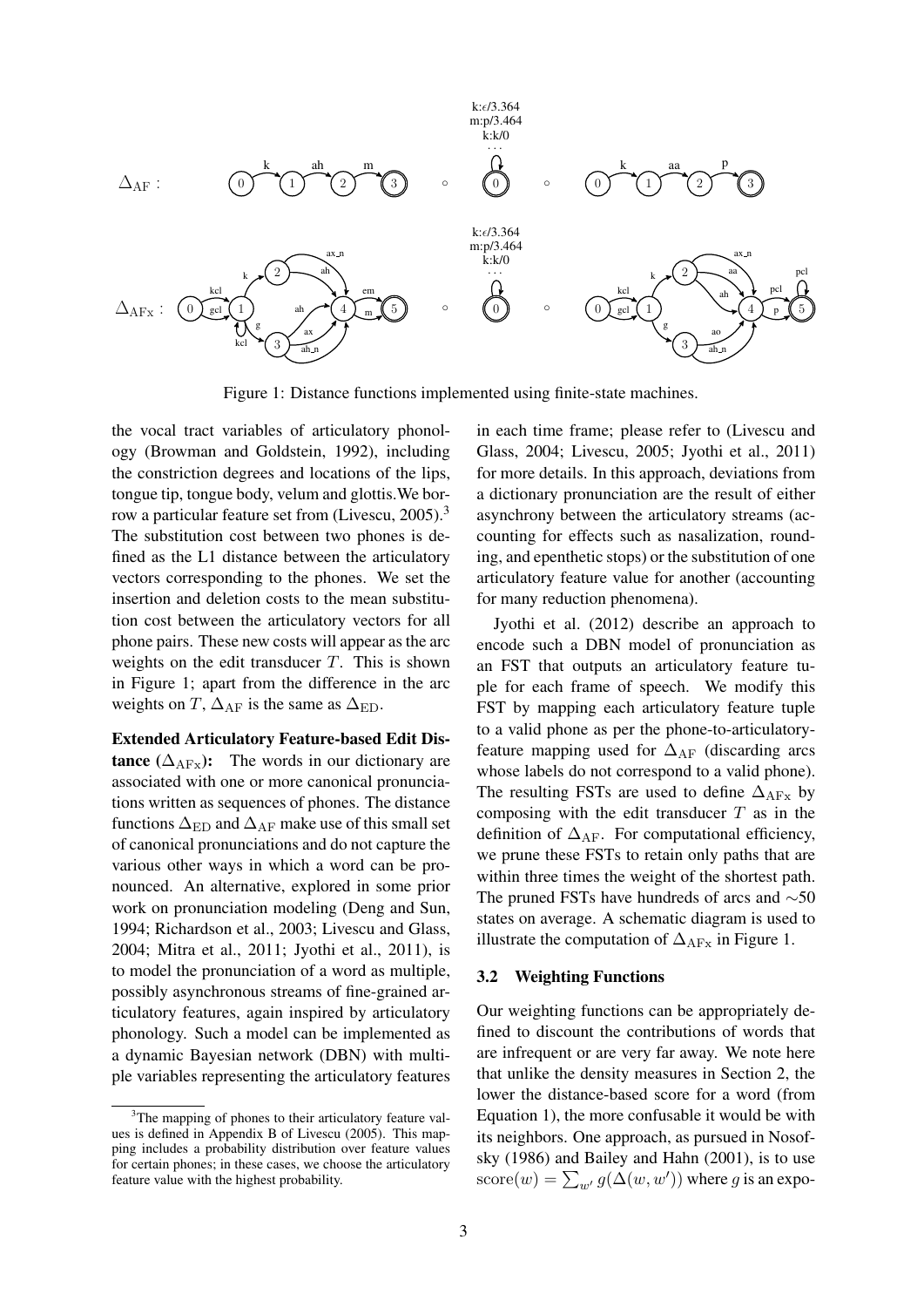

Figure 2: Let  $w_1$  and  $w_2$  be the two closest words to w. The area of the shaded region shows  $\beta(w, w_2)$  where  $r_i = R_w(w_i) = i$ . In the weighted case given in Equation 4,  $r_1 = R_w^{\eta}(w_1)$ ,  $r_2 = R_w^{\eta}(w_2)$  and  $r_2 - r_1 = \eta_w(w_2)$ .

nentially decreasing function. This, however, has the disadvantage of being very sensitive to the distance measure used: Slight changes in the distance can alter the score significantly, even if the overall ordering of the distances is preserved. We propose an alternative approach that keeps the score as a linear function of the distances as long as the ordering is fixed. For this, we introduce  $\beta(w, w')$  in Equation 1 and let it be a (possibly exponentially) decreasing function of the *rank* of w 0 .

Formally, we define the rank of  $w'$  with respect to w,  $R_w(w')$ , as follows: Fix an ordering of all  $N - 1$  words in the vocabulary other than w as  $(w_1, w_2, \ldots, w_{N-1})$  such that  $\Delta(w, w_i) \leq$  $\Delta(w, w_{i+1})$  for all  $i \in \{1, \ldots, N-2\}$ . Then  $R_w(w') = j$  if  $w' = w_j$  in the above ordering. We then define  $\beta$  in terms of a "decay" function  $\sigma$ :

$$
\beta(w, w') = \int_{R_w(w')-1}^{R_w(w')} \sigma(r) dr \qquad (2)
$$

If  $\sigma$  is monotonically decreasing, Equation 2 ensures that neighbors with a higher rank (i.e., further away) contribute less weight than neighbors with a lower rank. For example, a measure that gives equal weight to the  $k$  closest neighbors (Yarkoni et al., 2008) corresponds to

$$
\sigma(r) = \begin{cases} 1 & \text{if } r \le k \\ 0 & \text{otherwise} \end{cases}
$$

Instead of a step function that gives equal weight to all k neighbors, we define  $\sigma$  as an exponentially decreasing function of rank:  $\sigma(r) = e^{-r}$ . Then, from Equation 2, we obtain  $\beta(w, w') =$  $(e-1)e^{-R_w(w')}$ . Figure 2 shows the exponentially decreasing  $\sigma(r)$  and a sample  $\beta(w, w')$ .

We know from prior work that it is also important to distinguish among the neighbors depending on how frequently they appear in the language. To account for this, we define a frequency-weighted rank function,  $R_w^{\eta}(w')$ :

$$
R_w^{\eta}(w') = \sum_{i=1}^{R_w(w')} \eta_w(w_i)
$$
 (3)

where  $\eta_w$  is a suitably defined frequency function (see below). We now redefine  $\beta$  as:

$$
\beta(w, w') = \int_{R_w^{\eta}(w') - \eta_w(w')}^{R_w^{\eta}(w')} \sigma(r) dr \qquad (4)
$$

Note that when  $\eta_w(w') = 1$  for all w', Equation 4 reduces to Equation 2.  $\beta(w, w')$  is robust in that it is invariant to the ordering used to define rank,  $R_w^{\eta}$ , i.e. words with the same distance from w can be arbitrarily ordered. Also, multiple words at the same distance contribute to  $\beta$  equally to a single word at the same distance with a frequency that is the sum of their frequencies.

We use three choices for  $\eta_w(w')$ :

- 1. The first choice is simply  $\eta_w(w') = 1$  for all  $w'.$
- 2. Let  $\pi(w')$  be the unigram probability of w'. We then define  $\eta_w(w') = P \cdot \pi(w')$  where P is a scaling parameter. One natural choice for  $P$  is the perplexity of the unigram probability distribution,  $\pi$ , i.e.,  $2^{-\sum_{w} \pi(w) \log(\pi(w))}$ . With this choice of P, when  $\pi$  is a uniform distribution over all words in the vocabulary, we have  $\eta_w(w') = 1$  for all w', and  $R_w^{\eta}(w') = R_w(w')$ .
- 3. As defined above,  $\eta_w(w')$  does not depend on w. Our third choice for the frequency function considers the frequency of  $w'$  relative to  $w: \eta_w(w') = \pi(w')/\pi(w)$

To summarize, Equation 1 gives the neighborhood score for w in terms of  $\beta$  and  $\Delta$ . We use three choices for  $\Delta$  as specified in Section 3.  $\beta$ is defined by Equation 4 where  $R_w^{\eta}$  is defined by Equation 3 in terms of the frequency function  $\eta_w$ . We use the three choices described above for  $\eta_w$ . The resulting nine score functions are summarized in Table 1. For completeness, we also include the neighborhood density baseline measures and represent them using our notation with a distance function defined as  $\Delta_{ND}(w, w') =$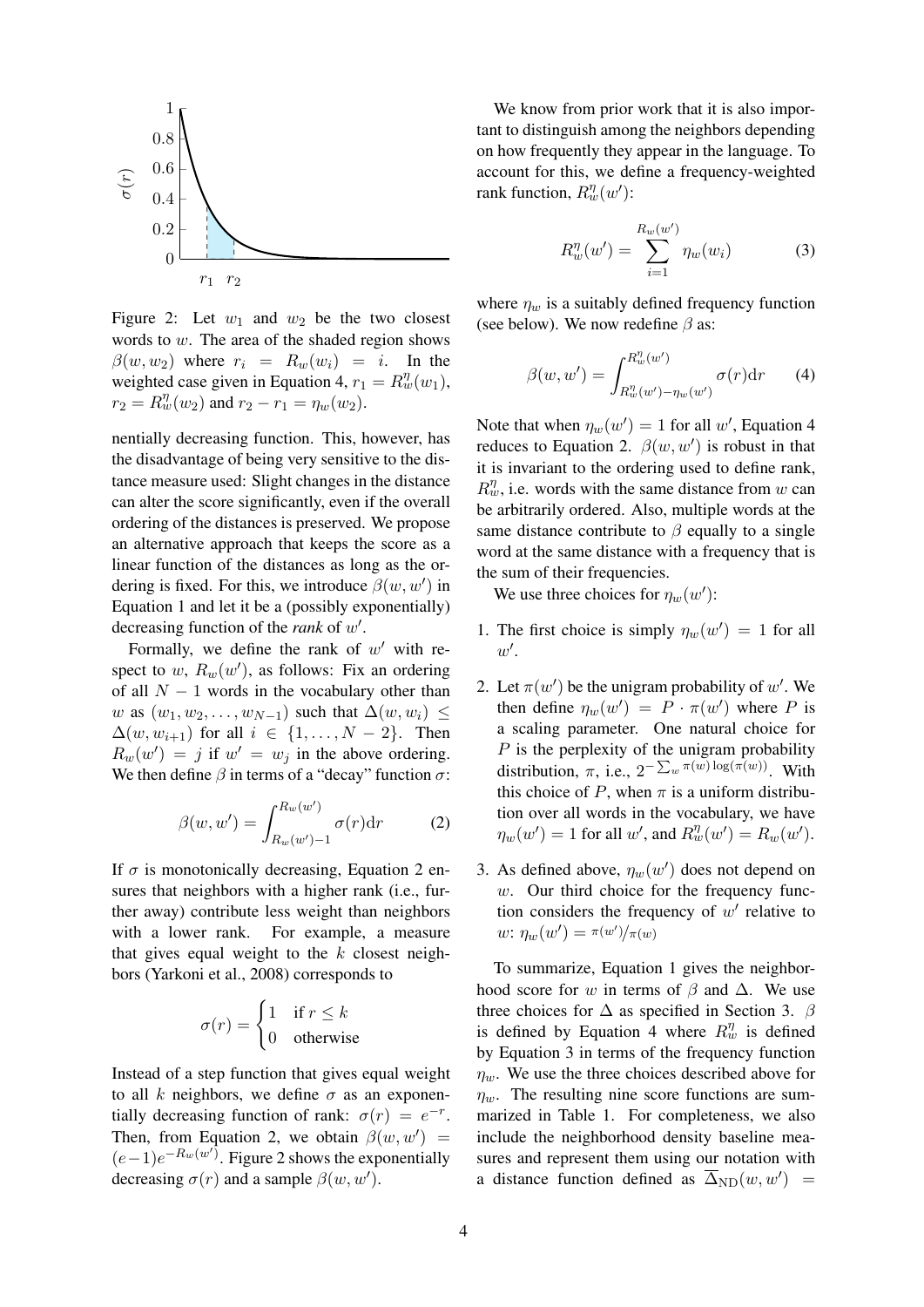| Measure | $\sigma(r)$ | $\Delta(w, w')$          | $\eta_w(w')$          |  |  |  |
|---------|-------------|--------------------------|-----------------------|--|--|--|
| ND      |             |                          |                       |  |  |  |
| wND     | 1           | $\overline{\Delta}_{ND}$ | $\pi(w')$             |  |  |  |
| rwND    |             |                          | $\pi(w')$<br>$\pi(w)$ |  |  |  |
| ED      |             |                          |                       |  |  |  |
| wED     |             | $\Delta_{\rm ED}$        | $\pi(w')\cdot P$      |  |  |  |
| rwED    | $e^{-r}$    |                          | $\pi(w')$<br>$\pi(w)$ |  |  |  |
| AF      |             |                          |                       |  |  |  |
| wAF     |             | $\Delta_{\rm AF}$        | $\pi(w')\cdot P$      |  |  |  |
| rwAF    |             |                          | $\pi(w')$<br>$\pi(w)$ |  |  |  |
| AFx     |             |                          |                       |  |  |  |
| wAFx    |             | $\Delta_{\text{AFx}}$    | $\pi(w')\cdot P$      |  |  |  |
| rwAFx   |             |                          | $\pi(w')$<br>$\pi(w)$ |  |  |  |

Table 1: Summary of neighborhood measures.

 $\mathbf{1}(\Delta_{\mathrm{ED}}(w, w') = 1)$  (i.e.  $\overline{\Delta}_{\mathrm{ND}}(w, w') = 1$  if  $\Delta_{\rm ED}(w, w') = 1$  and 0 otherwise) and  $\sigma = 1$ . With  $\sigma = 1$  and  $\beta(w, w') = \eta_w(w')$ , the three choices of  $\eta_w$  give us ND, wND and rwND, as shown in Table 1. The notation  $\Delta_{ND}(w, w')$  is to highlight the inverse relationship of the density measures with our distance-based measures.

# 4 Experiments

We provide an individual analysis of each neighborhood measure as it relates to recognition error rate. We also present a matrix of pairwise comparisons among all of the neighborhood measures with respect to their ability to predict recognition errors. We study the relationship between neighborhood measures and ASR errors in two settings:

• Isolated-word ASR: Psycholinguistic studies typically use isolated words as stimuli to study the influence of neighborhood measures on recognition (e.g., see Goldwater et al. (2010) and references therein). Motivated by this, we build an ASR system that recognizes words in isolation and analyze the relationship between its errors and each neighborhood measure. Further details of this analysis are described in Section 4.1.

• Continuous-word ASR: ASR systems typically deal with continuous speech. However, the usefulness of neighborhood measures for continuous-word ASR has received little attention, with the notable exception of Goldwater et al. (2010). We further this line of investigation in our second set of experiments by analyzing the relationship between errors made by a continuousword ASR system and our new measures. These are described in more detail in Section 4.2.

# 4.1 Isolated-Word ASR

Experimental Setup: We extract isolated words from a subset of the Switchboard-I conversational speech corpus (Godfrey et al., 1992) called the Switchboard Transcription Project, STP (Greenberg et al., 1996; STP, 1996), which is phonetically labeled at a fine-grained level. Isolated words were excised from continuous utterances in sets 20–22 in the STP corpus. We use a total of 401 word tokens (247 unique words) derived from the 3500 most frequent words in Switchboard-I, excluding non-speech events and partial words. These words make up the development and evaluation sets used in prior related work on pronunciation modeling (Livescu and Glass, 2004; Jyothi et al., 2011; Jyothi et al., 2012). We use the dictionary that accompanies the Switchboard-I corpus consisting of 30,241 words; ∼98% of these words are associated with a single pronunciation.

The recognition system for this isolated word dataset was built using the Kaldi toolkit (Povey et al., 2011; Kal, 2011). We use an acoustic model that is trained on all of Switchboard-I, excluding the sentences from which our 401 word set was drawn. The ASR system uses standard mel frequency cepstral coefficients with their first and second derivatives (deltas and doubledeltas) as acoustic features, with standard normalization and adaptation techniques including cepstral mean and variance normalization and maximum likelihood linear regression. Linear discriminant analysis (LDA) and maximum likelihood linear transform (MLLT) feature-space transformations were applied to reduce the feature-space dimensionality (Povey et al., 2011). The acoustic models are standard Gaussian mixture model-Hidden Markov models (GMM-HMMs) for tiedstate triphones. The recognition vocabulary includes 3328 words, consisting of the 3500 most frequent words from Switchboard excluding partial and non-speech words. $4$  Since this is an isolated-word task, the ASR system does not use any language model.

Results and Discussion: In order to individually analyze each of the neighborhood measures,

<sup>&</sup>lt;sup>4</sup>Large-vocabulary automatic recognition of isolated words is a hard task due to the absence of constraints from a language model. Using the entire Switchboard vocabulary would greatly deteriorate the recognition performance on an already hard task. Thus, we restrict the vocabulary to 1/10th of the original size in order to obtain reasonable performance from the isolated ASR system.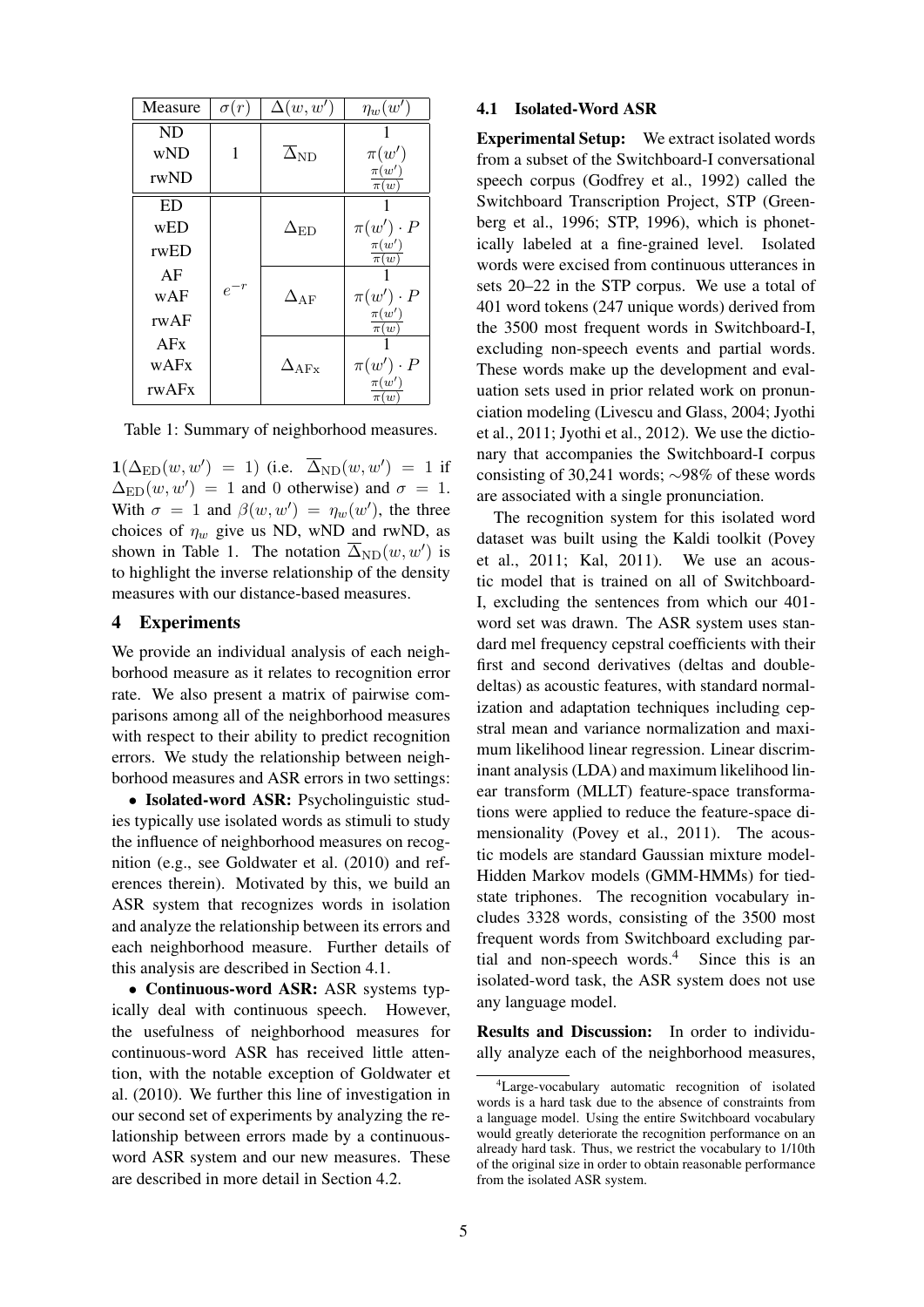

(b) Pairwise comparison of word neighborhood measures as predictors of errors from the isolated-word ASR system using p-values. Many low p-values (darker cells) along a column implies the corresponding measure is a significant predictor of ER.

Figure 3: Analysis of neighborhood measures with isolated word ASR.

following Goldwater et al. (2010), we use a logistic regression model implemented using the *glm* function in R (R Development Core Team, 2005). The logistic regression model fits the log-odds of a binary response variable with a linear combination of one or more predictor variables. For our isolated-word task, the response variable takes a value of either 1 or 0 corresponding to the presence or absence of an error, respectively; we will refer to it as "ER". We build a separate logistic regression model for each neighborhood measure acting as the only predictor of ER. We use restricted cubic splines, using the *rcs* (Harrell Jr., 2012) function in R, to model non-linear predictive relationships. In order to determine whether a neighborhood measure is a significant predictor of ER, we use a likelihood-ratio test (using the *anova* function in R) that compares the fit of the model including only that neighborhood measure as a predictor against the fit of a baseline model including only an intercept and no other predictors. All of the neighborhood measures were found to be significant predictors, with our measures wAF and wAFx being most significant. The p-values from this test are shown in a separate row under the header "null" in Figure 3(b); here,  $5<sub>-6</sub>$  stands for  $5 \times 10^{-6}$  and so forth. We note that the neighborhood measures are significantly correlated with ER as individual predictors, but classifiers built with each individual measure as the only feature are not good predictors of ASR errors. This is unsurprising as we expect many other predictors other than neighborhood measures, as outlined in Goldwater et al. (2010), to influence ASR errors. This paper focuses only on analyzing each neighborhood measure as an individual predictor; joint models will be explored as part of future work.

Figure 3(a) shows the relationship between errors from the isolated ASR system and three neighborhood measures: the best-performing measure (wAFx) and the two standard density measures (ND, wND). The feature values are aggregated into roughly equal-sized bins and the average error rate for each bin is plotted. The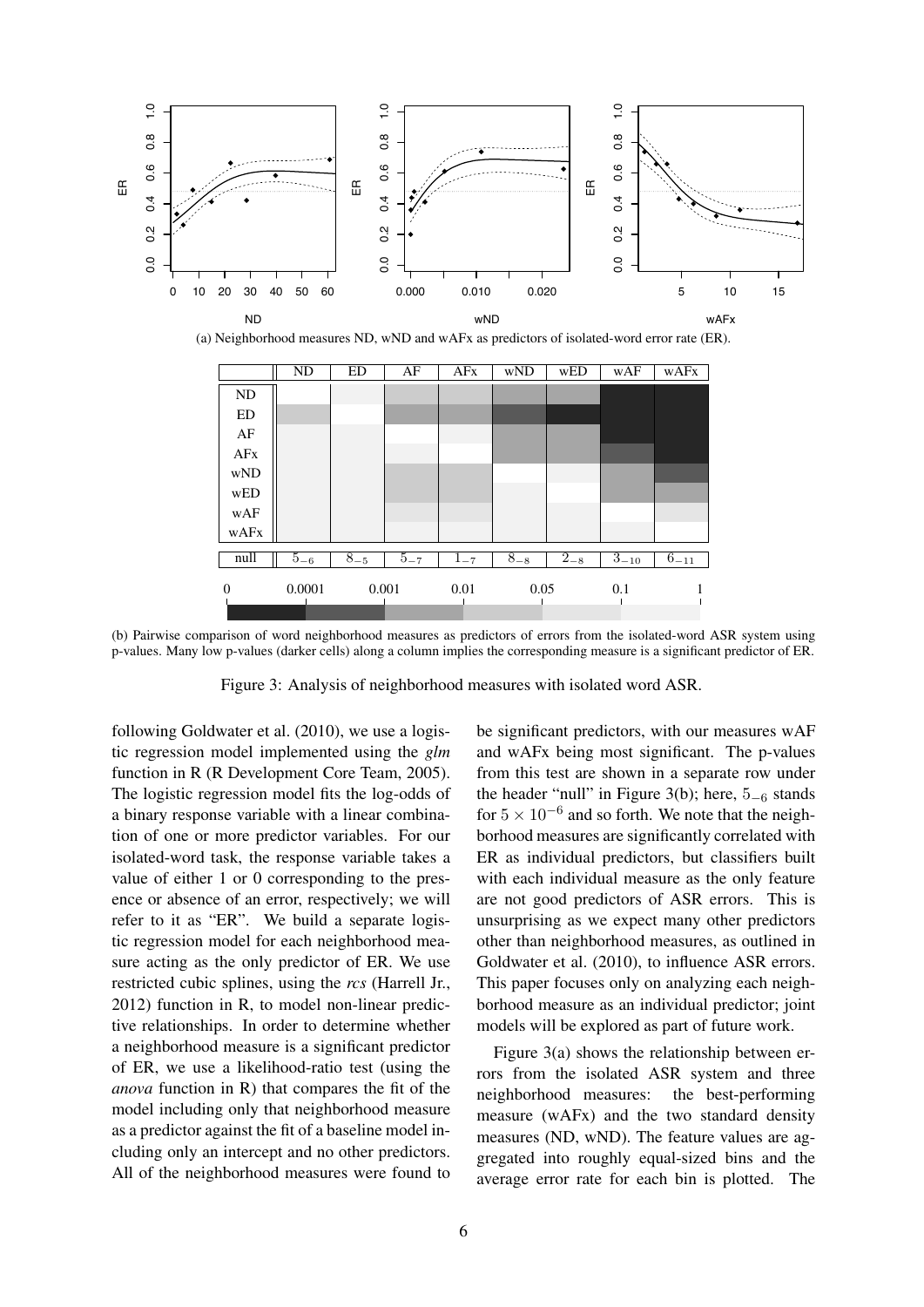

(a) Neighborhood measures wND, rwND and rwAFx as predictors of IWER.

|                            | $\overline{ND}$ | ED               | AF     | AFx   | wND  | WED  | wAF   | wAFx | rwND  | rwED | rwAF    | rwAFx   |
|----------------------------|-----------------|------------------|--------|-------|------|------|-------|------|-------|------|---------|---------|
| $\rm ND$                   |                 |                  |        |       |      |      |       |      |       |      |         |         |
| ED                         |                 |                  |        |       |      |      |       |      |       |      |         |         |
| AF                         |                 |                  |        |       |      |      |       |      |       |      |         |         |
| $\rm AFx$                  |                 |                  |        |       |      |      |       |      |       |      |         |         |
| $\ensuremath{\text{wND}}$  |                 |                  |        |       |      |      |       |      |       |      |         |         |
| $\bold{wED}$               |                 |                  |        |       |      |      |       |      |       |      |         |         |
| $_{\rm wAF}$               |                 |                  |        |       |      |      |       |      |       |      |         |         |
| $\ensuremath{\text{wAFx}}$ |                 |                  |        |       |      |      |       |      |       |      |         |         |
| rwND                       |                 |                  |        |       |      |      |       |      |       |      |         |         |
| rwED                       |                 |                  |        |       |      |      |       |      |       |      |         |         |
| rwAF                       |                 |                  |        |       |      |      |       |      |       |      |         |         |
| rwAFx                      |                 |                  |        |       |      |      |       |      |       |      |         |         |
| null                       | 0.09            | 0.72             | 0.08   | 0.04  | 0.18 | 0.14 | 0.002 | 0.03 | 0.001 | 0.02 | $2 - 5$ | $2 - 5$ |
|                            |                 | $\boldsymbol{0}$ | 0.0001 | 0.001 |      | 0.01 | 0.05  |      | 0.1   |      |         |         |

(b) Pairwise comparison of all word neighborhood measures as predictors of IWER from the continuous-word ASR system.

Figure 4: Analysis of neighborhood measures with continuous-word ASR system.

solid line shows the probability of an error from the corresponding logistic regression model and the dashed lines show a 95% confidence interval. The dotted line is the average error rate from the entire data set of 401 words, 0.483. The plots clearly show the inverse relationship between our distance-based measure (wAFx) and the density measures (ND and wND). The slope of the fitted probabilities from the logistic regression model for a measure is indicative of the usefulness of the measure in predicting ER. All of the measures are significant predictors having non-zero slope with a slightly larger slope for wAFx than ND and wND. ND and wND being significant predictors of errors for isolated words is consistent with prior studies from human speech recognition. The proposed measures, wAF and wAFx, stand out as the best predictors of errors. We next analyze the differences between the measures more closely.

Figure 3(b) shows a pairwise comparison of the word neighborhood measures. Each cell  $\{i, j\}$ shows a p-value range from a likelihood-ratio test that compares the fit of a logistic regression model using only measure  $i$  as a predictor with the fit of a model using both measures  $i$  and  $j$  as independent predictors. Lower p-values (darker cells) indicate that adding the measure in column  $i$  significantly improves the ability of the model to predict ER, as opposed to only using the measure along row  $i$ .<sup>5</sup> We use such nested models to compare the model fits using likelihood-ratio significance tests. It is clear from Figure 3(b) that our measures wAF and wAFx are the most significant predictors.

<sup>&</sup>lt;sup>5</sup>The relative frequency-weighted measures (rwND, rwED, rwAF, rwAFx) were omitted since (wND, wED, wAF, wAFx) are significantly better predictors. This could be because the isolated-word system has no language model and is thus unaffected by the target word frequency.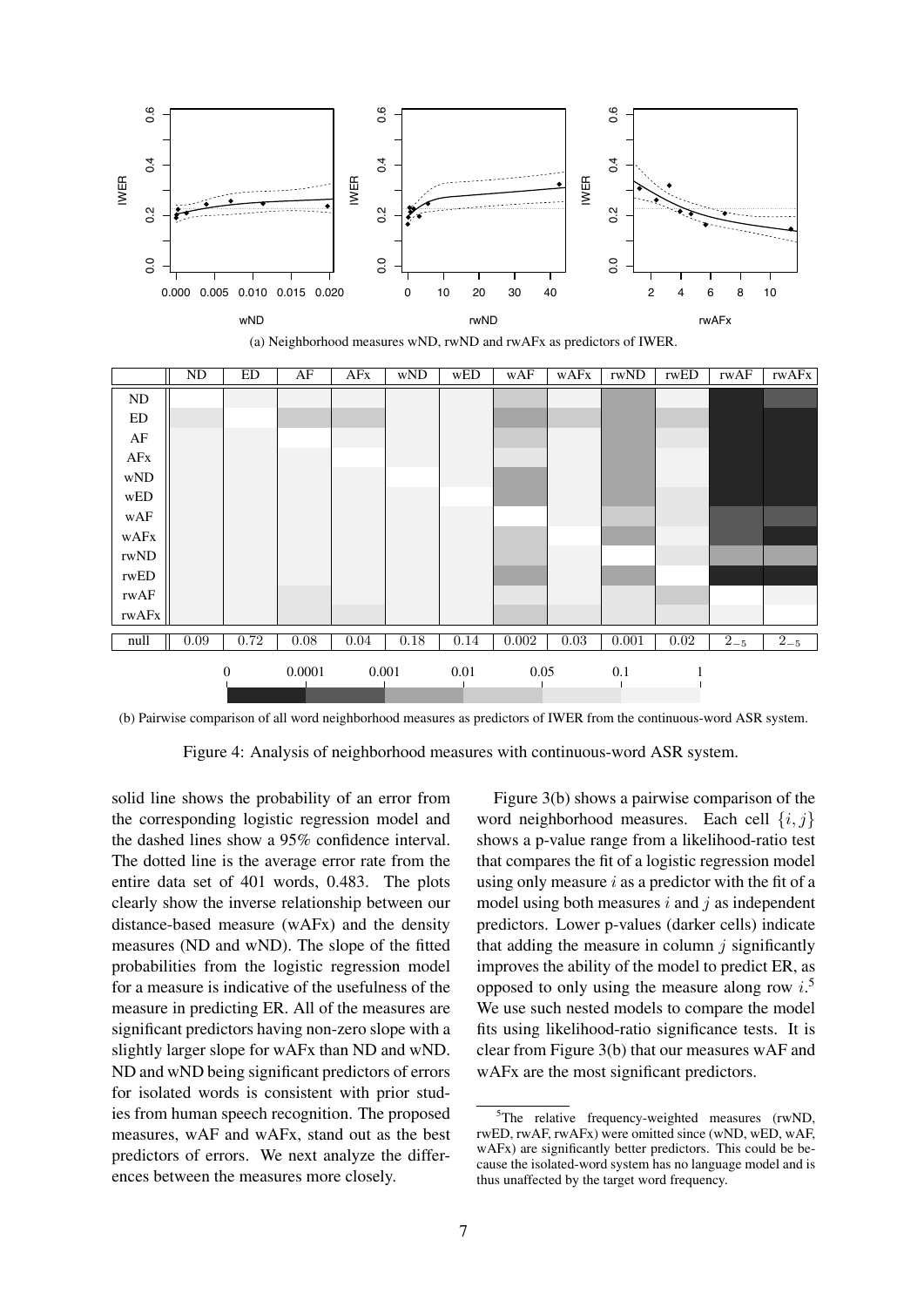## 4.2 Continuous-word ASR

Experimental Setup: For the continuous-word task, our evaluation data consists of full sentences from Switchboard-I that were used to extract the isolated words in Section 4.1. For our analysis, we include all the words in the evaluation sentences that are 3 or more phonemes long and occur 100 times or more in the training set. This gives us a total of 1223 word tokens (459 word types).

The continuous-word ASR system uses an acoustic model trained on all of Switchboard-I excluding the above-mentioned evaluation sentences. The acoustic models are GMM-HMMs for tied-state triphones using MFCC + delta + doubledelta features with LDA and MLLT feature-space transformations and speaker adaptation. They are also trained discriminatively using boosted maximum mutual information training from the Kaldi toolkit. We use the entire Switchboard vocabulary of 30,241 words and a 3-gram language model trained on all of the training sentences. The word error rate on the evaluation sentences is  $28.3\%$ .<sup>6</sup>

Results and Discussion: Unlike the isolatedword task, the continuous-word ASR system gives word error rates over full utterances. Since we need to measure the errors associated with the individual words, we use the individual word error rate (IWER) metric proposed by Goldwater et al. (2010). The IWER for word  $w_i$  is  $\alpha \cdot in_i + del_i +$  $sub<sub>i</sub>$  where in<sub>i</sub> is the number of insertions adjacent to  $w_i$ ; del<sub>i</sub> or sub<sub>i</sub> is 1 if  $w_i$  is either deleted or substituted, respectively.  $\alpha$  is chosen such that  $\alpha \cdot \sum_i \text{in}_i = I$  where I is the total number of insertions for the entire dataset.

As in the isolated-word task, we fit logistic regression models to analyze the neighborhood measures as predictors of IWER. Figure 4(a) shows fitted probabilities from a logistic regression model for IWER built individually using each of the measures wND, rwND and rwAFx as predictors. The number of frequency-weighted neighbors, wND (as well as the number of neighbors, ND), was not found to be a significant predictor of IWER. This is consistent with the findings in Goldwater et al. (2010) that show weak correlations between the number of frequency-weighted neighbors and the probability of misrecognizing a word. However, we find that using the number of frequencyweighted neighbors relative to the frequency of the word (rwND) improves the correlation with the probability of error (seen in Figure 4(a) as an increase in slope). Using our proposed distance measures with relative frequency weighting improves the correlation even further.

Figure 4(b) shows a pairwise comparison of all measures in Table 1; the interpretation is similar to Figure 3(b). We observe that the relative frequency-weighted measures (rwND, rwED, rwAF, rwAFx) are consistently better than their unweighted (ND, ED, AF, AFx) and frequencyweighted (wND, wED, wAF, wAFx) counterparts, with rwAF and rwAF<sub>x</sub> being most significant. This suggests that the relative frequency-weighted measures are taking precedence in the continuousword task as significant predictors of IWER (unlike in the isolated-word task) due to the presence of a strong language model.

# 5 Conclusion

In this work, we propose new word neighborhood measures using distances between words that employ a fine-grained articulatory feature-based representation of the word. We present a new rankbased averaging method to aggregate the word distances into a single neighborhood score. We also suggest multiple ways of incorporating frequency weighting into this score. We analyze the significance of our word neighborhood measures as predictors of errors from an isolated-word ASR system and a continuous-word ASR system. In both cases, our measures perform significantly better than standard neighborhood density measures.

This work reopens the question of whether word neighborhood measures are a useful variable for ASR. There are many possible directions for future work. Our measures could be refined further, for example by exploring alternative distance measures, different articulatory feature sets, different choices of  $\sigma$  and  $\eta$  in the weighting function, or automatically learned costs and distances. Also, our analysis currently looks at each neighborhood measure as an individual predictor; we could jointly analyze the measures to account for possible correlations. Finally, it may be possible to use neighborhood measures in ASR confidence scoring or even directly in recognition as an additional feature in a discriminative model.

<sup>6</sup>The training set includes other utterances from the same speakers in the STP evaluation utterances. This allows for an additional boost in performance from the speaker adapted acoustic models during recognition. Ideally, the training and evaluation sets should not contain utterances from the same speakers. We allow for this to get word error rates that are more comparable to state-of-the-art results on this corpus.